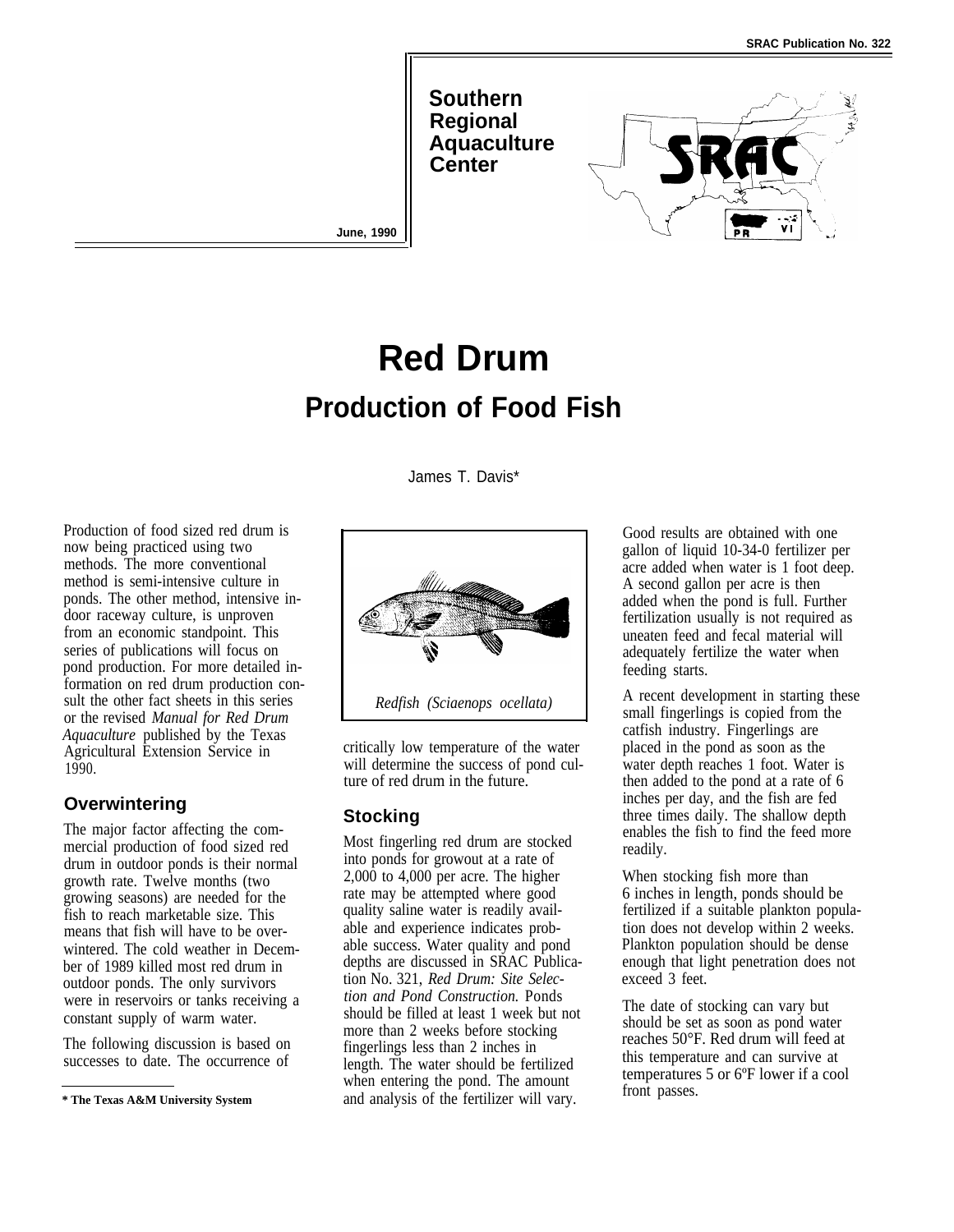### **Feeds and feeding**

Opinions differ on the best feed for fingerling red drum. Based on field trials to date, a floating pellet containing 35 percent protein is an economical feed that provides good growth. Feeds should have at least 12 percent fish meal, and the addition of shrimp head meal tends to improve palatability. Other ingredients are usually soybean meal, ground yellow corn, a vitamin premix and minerals.

Pellet size must be small enough to be swallowed. If the pellets are too large, fish will not utilize the feed well. If the pellets are too small, or a meal feed is used, then much will be lost on the bottom of the pond. Do not change the type or size of feed suddenly. Fish moved to a new location should be fed the same feed used previously for at least one week. Change feed type or size gradually over a period of at least 7 days.

After the proper feed is selected more decisions are required. Most farmers feed fish manually. For optimum growth, fish should be fed approximately 3 to 5 percent of their body weight daily until they reach 1 pound. The 3 percent rate is common. Above 1 pound, 2 percent of their body weight is adequate. Do not attempt to use ready-made feeding tables. At best these "short cuts" will fail to assure maximum growth. At worst they will either underfeed the fish, which will result in poor growth, or overfeed the fish and cause water quality problems. One short cut that has worked well is to feed a floating pellet and provide all the feed that the fish will consume in 15 minutes. Feed fish at least twice a day until they reach 8 inches. Larger fish usually are fed only once per day.

Under the best conditions, fish will double their weight every 30 to 60 days depending on size. Therefore, increase the amount of feed fed daily or at least weekly. Calculation of a certain percentage of body weight does not mean this is exactly what the fish will eat. A continuous check must be

made to assure that all feed is eaten. Follow these general rules:

- Feed the fish, not the pond.
- $\bullet$ Do not feed in the rain as fish will not feed.
- $\bullet$ Cut feeding rate by 1/2 when water temperatures exceed 90°F.
- Unless adequate aeration is available, cease feeding when more than 4 consecutive days of overcast weather have occurred. Feeding may be resumed after the first day of sunshine.
- Adjust feeding during periods of high humidity or low pressure. Oxygen tension is low and fish are sluggish.
- Morning is the preferred time to feed. If maximum growth is desired, split the feeding between morning and evening.
- Feed in water less that 4 feet deep. Deep waters tend to be lower in oxygen content and fish may not feed.
- At least 10 percent (preferably 25 percent) of the pond area should be covered when feeding.
- Red drum do not feed well below 60°F. During cool weather feed on warm sunny afternoons.
- If fish stop feeding, determine the cause immediately and correct it. Don't resume feeding until the adverse conditions present are corrected.
- During the summer months do not feed for at least 24 hours before harvesting the fish.

#### **Water quality**

The most critical component of water quality for red drum is dissolved oxygen, just as it is for other species of fish and shellfish. A reduction in growth is apparent when dissolved oxygen levels drop below 4 ppm. Below 3 ppm the fish become stressed, go off feed and may succumb to diseases. Experienced pond managers know that dissolved oxygen is lowest in the early morning hours and measure dissolved oxygen during

this period. Measurements also are taken during the late afternoon and evening to predict the possibility of low night-time dissolved oxygen levels. If a regular schedule of measuring and recording the dissolved oxygen in each pond at 6 a.m., 6 p.m. and 10 p.m. is followed, it is possible to be quite accurate in this prediction. Corrective action may be taken by pumping or using aeration as described in SRAC publications 370 and 371 on pond aeration.

Monitoring the temperature, salinity and pH also is important. Each of these can be affected when well water or surface water is added. Both surface and bottom water sampling are important to make decisions about flushing the pond to remove accumulated feed and fecal material, break up stratification and increase or decrease salinity. Correction of undesirable water conditions based on regular sampling often determines economic success in red drum production.

#### **Harvesting**

Timing of harvest is critical. The most important factor is market availability. If fish are sold for immediate processing, the pond can be seined with a grading seine that captures fish of desired sizes. Remaining smaller fish will have more space in which to grow and less competition for food. Multiple harvests yield more pounds per acre. If fish are sold for use in fee fishing operations, they must be handled gently with minimum stress. Fish should not be fed for 24 to 48 hours before harvest, and well aerated, cool water should be pumped into the pond for 4 to 6 hours before seining.

When the seine is pulled near shore and fish become crowded, aerators and/or fresh water should be available. This practice minimizes death losses from excessive stress.

If a complete harvest is desirable, the pond can be drained after most fish are removed by seining. If the drain pipe is of appropriate size, the remaining fish can be drawn through the pipe and collected in nets. If the drain pipe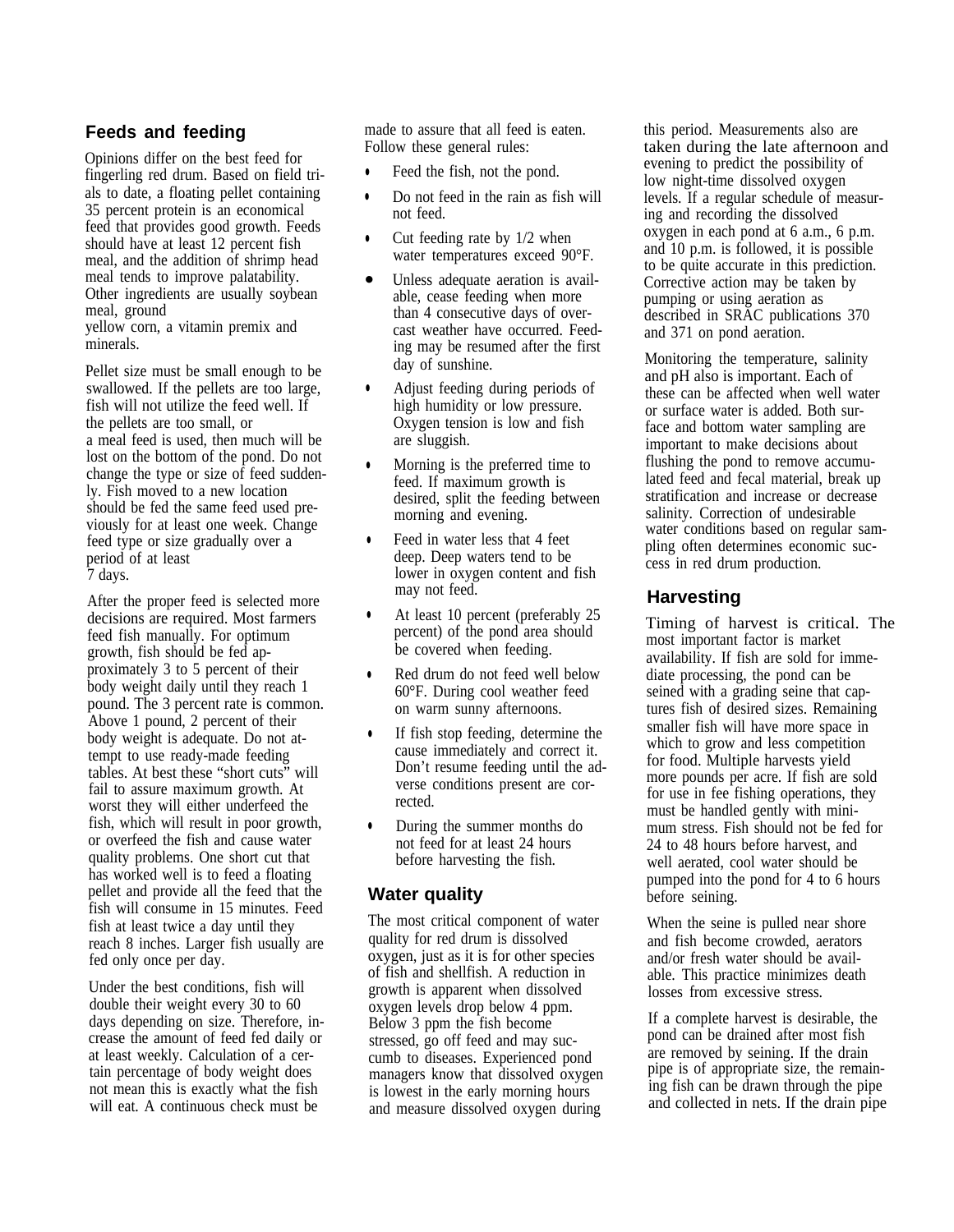#### **Table 1. Preliminary projected income statement for a hypothetical 120-acre commercial redfish (red drum) farm (first 5 years).** PROJECTED TOTAL HARVEST AND YIELDS: lst and 3rd 4th 5th 5th 5th 5th 3rd 4th 5th 5th 5th 5th 5th 5th 5th 5th 5th Total harvest, whole tbs. in 1,000s:  $\begin{array}{cccc} 1,000s: & 0 & 427.5 & 427.5 & 427.5 \\ 0 & 0 & 3.563 & 3.563 & 3.563 \end{array}$  1.563 Average yield, whole lbs. per acre:  $\qquad \qquad$  0  $\qquad \qquad$  3,563  $\qquad$  3,563  $\qquad$  3,563 3,563 GROSS SALES: **(in 1,000s)** Redfish (Red Drum), whole fish: \$0.0 \$102.6 \$102.6 \$102.6 \$102.6 Redfish (Red Drum), processed fish: TOTAL GROSS SALES: \$0.0 \$584.1 \$584.1 \$584.1 \$584.1 DIRECT OPERATING EXPENSES: **(in 1,000s)** Fingerlings (if purchased) \$14.1 \$14.1 \$14.1 \$14.1 \$14.1 Feed, yearlings and growout fish  $$48.8$   $$133.4$   $$127.8$   $$122.3$   $$116.7$ <br>Processing 30.1 30.1 30.1 30.1 Processing 0.0 30.1 30.1 30.1 30.1 Fertilizer 1.0 4.7 4.7 4.7 4.7 TOTAL DIRECT EXPENSES:  $$63.8$  \$182.3 \$176.7 \$171.2 \$165.6 GROSS PROFIT: (\$63.8) \$401.8 \$407.4 \$412.9 \$418.5 OTHER OPERATING EXPENSES: (3.0% Inflation/Year) Salaries, manager and technicians **\$72.4** Electricity 10.7 Wage labor 24 man-hrs/pond 1.0<br>Land leasing fees 13.5 Land leasing fees Total depreciation 74.5 Business insurance 10.0<br>Professional fee 15.0 Professional fee Licenses and property taxes 4.0 Car and truck expenses 6.0 Miscellaneous expenses 6.0 Pond and other maintenance 10.0 \$74.6 56.4 2.5 14.0 126.7 10.3 5.0 4.1 6.2 5.2 10.3 **(in 1,000s)** \$76.9 58.1 2.6 14.4 89.5 10.6 5.2 4.2 6.4 5.3 10.6 \$79.2 59.8 2.7 14.8 67.1 10.9 5.3 4.4 6.6 5.5 10.9 \$81.5 61.6 2.7 15.2 67.1 11.3 5.5 4.5 6.8 5.6 11.3 TOTAL OTHER OPERATING EXPENSES: \$222.1 \$315.3 \$283.7 \$267.1 \$273.1 TOTAL DIRECT AND OTHER EXPENSES: \$285.9 \$497.6 \$460.4 \$438.3 \$438.7 NET OPERATING INCOME BEFORE TAXES: (\$285.9) \$86.5 \$123.7 \$145.8 \$145.4 ESTIMATED INCOME TAXES:\*  $$0.0$  \$22.9 \$38.9 \$48.9 \$48.7 NET OPERATING INCOME AFTER TAXES: (\$285.9) \$63.7 \$84.8 \$96.9 \$96.7

\*Estimated income taxes do not include alternative minimum taxes and other taxes applicable to corporations.